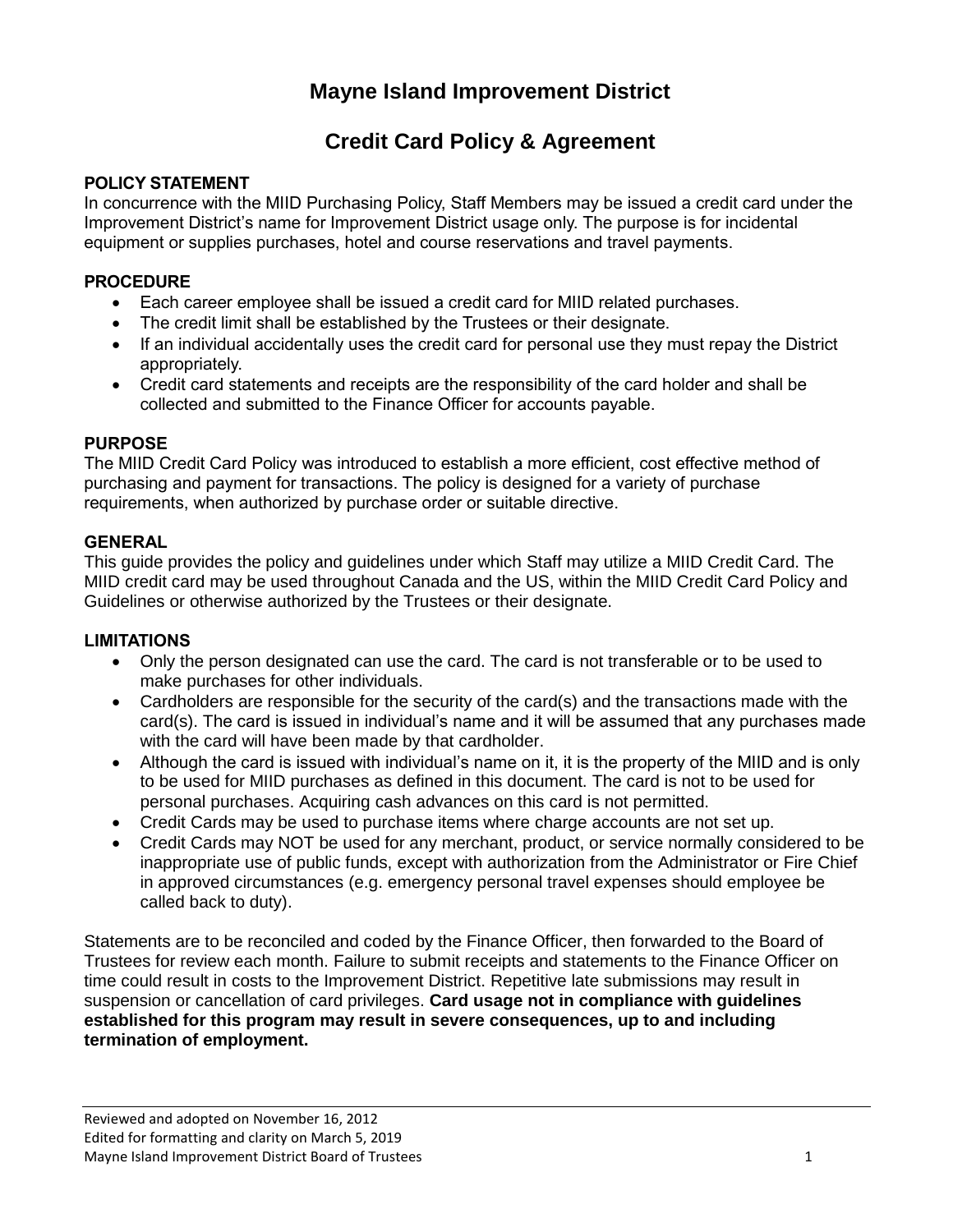### **EXAMPLES WHERE THE CREDIT CARD MAY BE USED**

Note: Ensure comparison pricing is obtained.

- Subscriptions
- Seminars
- Books
- Video tapes
- Training course registrations
- Office supplies
- Fuel
- Computer software & supplies
- Various equipment
- Automotive repair for field units
- Out-of-town travel
- Lodging & meals
- Rental vehicles (should have rental agreement attached to gas receipts)
- Catering or group events (must be those where employees/volunteers are gathered for work related activities)

#### **RESTRICTIONS**

- Credit Limits: Each card is assigned an individual credit limit. If limit is found to be too low to accommodate monthly requirements, please advise the Finance Officer to evaluate the limit with the Trustees. The bank cannot change a credit limit; this has to be done by authorized Improvement District signing officers.
- Card Not Accepted: If the card is declined, please contact the Finance Officer who will check if you have exceeded the credit limit imposed on the card.

#### **RECONCILIATION AND PAYMENT**

The MIID credit card carries corporate, not individual, liability. Invoices will be paid by Accounts Payable of the MIID. Cardholders will not be required to pay the monthly statement from personal funds. The program does not impact personal credit ratings.

#### **RECORD KEEPING**

Recordkeeping is essential. All receipts for goods and services purchased must be retained. Receipts shall be given to the Finance Officer with the relevant purchase order or an explanation. If purchases are made by phone or mail, ask the vendor to include the receipt with the goods when the product is shipped. Receipts must show breakdown of items purchased and PST/GST/HST. In order that the audit proceeds quickly, please note on the receipt the purpose of the purchase. A machine tape is not acceptable as proof of purchase without an explanation.

## **PROCESS OF RECONCILIATION**

- Each cardholder will receive a statement identifying each transaction made against the card during the billing cycle. Statements will be mailed to the work address. Statements must be reconciled by the Finance Officer, against all transaction receipts.
- Detailed receipts must be submitted to the Finance Officer for audit purposes (the cash register receipt, not just the credit card slip). If a receipt is lost, include a note explaining the purchase. For catering or group events type purchases, the attendees and the purposes of the occasion must be noted.
- Forward statements and receipts to the Finance Officer for review and approval by the Trustees.
- All statements and transactions are audited monthly for compliance to this policy.